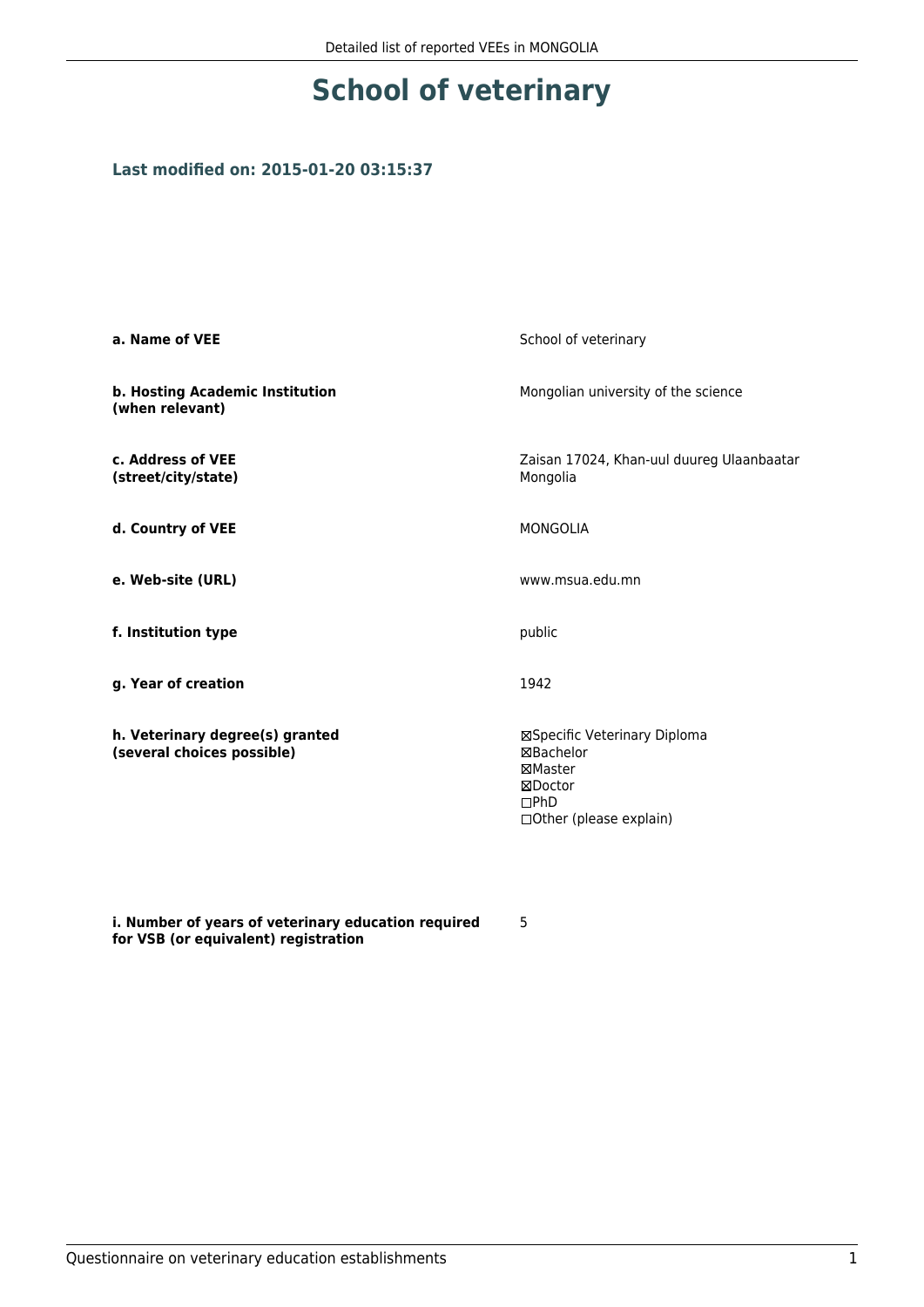## **j. Average number of veterinary students per class**

|                                                                                                   | 1st Year                                                                                                                                                              | $+200$                                                                                                                     |
|---------------------------------------------------------------------------------------------------|-----------------------------------------------------------------------------------------------------------------------------------------------------------------------|----------------------------------------------------------------------------------------------------------------------------|
|                                                                                                   | 2d Year                                                                                                                                                               | 151-200                                                                                                                    |
|                                                                                                   | 3d Year                                                                                                                                                               | 151-200                                                                                                                    |
|                                                                                                   | 4th Year                                                                                                                                                              | 101-150                                                                                                                    |
|                                                                                                   | 5th Year                                                                                                                                                              | 101-150                                                                                                                    |
|                                                                                                   | 6th Year                                                                                                                                                              |                                                                                                                            |
|                                                                                                   | 7th Year                                                                                                                                                              |                                                                                                                            |
| k. Average number of veterinary graduates per year<br>from the establishment                      | 101-150                                                                                                                                                               |                                                                                                                            |
| I. Minimum education required for admission to the<br>establishment<br>(several choices possible) | ⊠High School University Entrance<br>Qualification<br>□Pre-Veterinary Science Diploma<br>□Pre-Veterinary Science Degree<br>□Other specific VEE entrance qualifications |                                                                                                                            |
| m. Is there a selection procedure at<br>(several choices possible)                                | ⊠National level<br>$\Box$ State level<br>⊠Establishment level                                                                                                         |                                                                                                                            |
| n. National accreditation/certification/approval                                                  | Yes                                                                                                                                                                   |                                                                                                                            |
|                                                                                                   | <b>Accrediting agency:</b>                                                                                                                                            |                                                                                                                            |
|                                                                                                   | <b>Name of the Agency</b>                                                                                                                                             | Mongolian<br>National<br>council for<br>education<br>accreditation                                                         |
|                                                                                                   | <b>Address of the</b><br><b>Agency</b>                                                                                                                                | PALACE,<br><b>PEACE</b><br>AVENUE 10,<br><b>SUKHBAATAR</b><br>DISTRICT,<br><b>ULAANBAATAR</b><br>14191,<br><b>MONGOLIA</b> |
|                                                                                                   | <b>Country of the</b><br><b>Agency</b>                                                                                                                                | Mongolia                                                                                                                   |
|                                                                                                   | Date granted (yyyy-<br>mm-dd)                                                                                                                                         | 2013-10-09                                                                                                                 |
|                                                                                                   | <b>Period of validity</b><br>(years)                                                                                                                                  | 5                                                                                                                          |